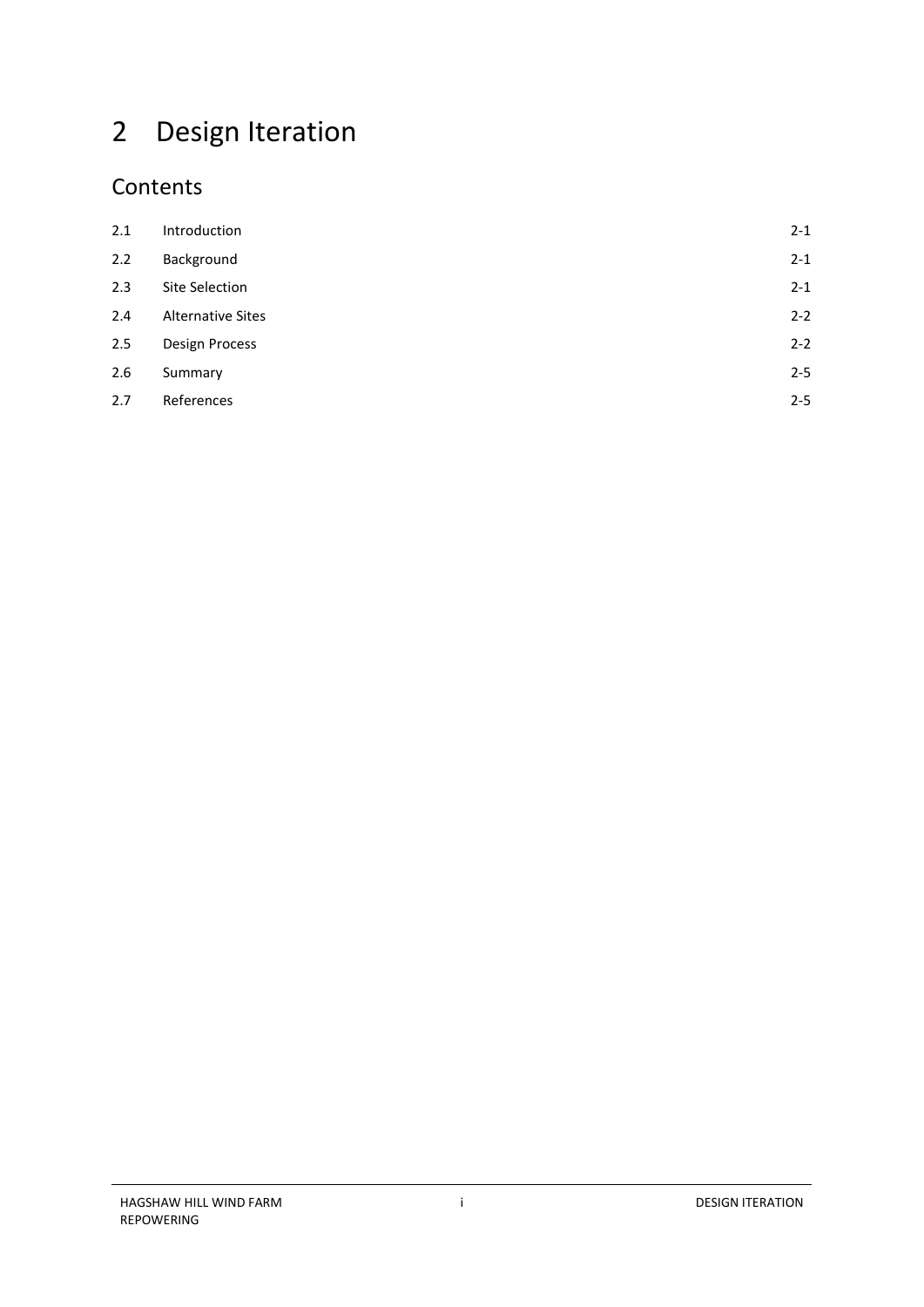This page is intentionally blank.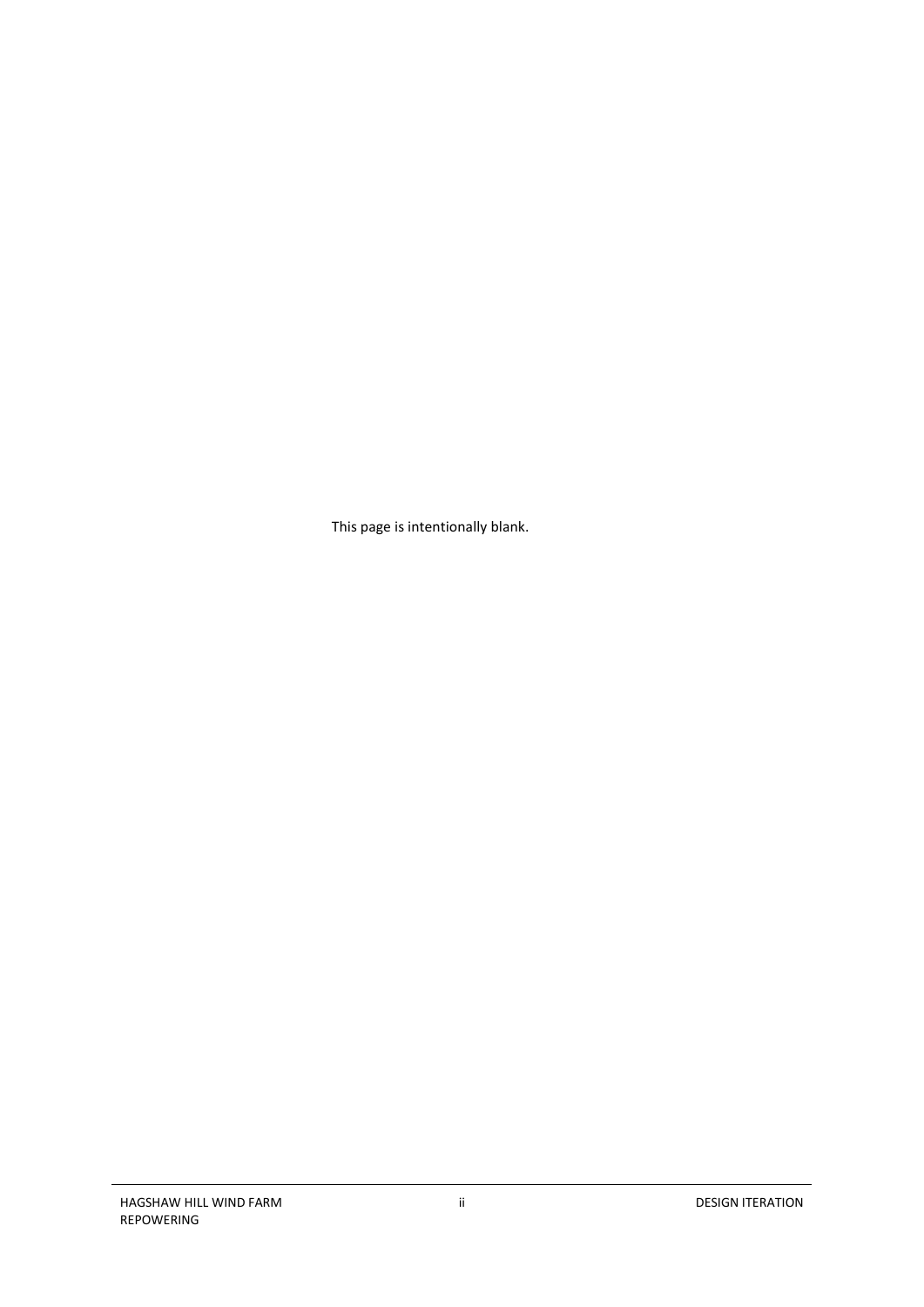## 2 Design Iteration

## <span id="page-2-0"></span>2.1 Introduction

2.1.1 This chapter provides a description of the site selection process and design iterations that were undertaken prior to arriving at the final design which is described in Chapter 3.

## <span id="page-2-1"></span>2.2 Background

- 2.2.1 The site is in the ownership of William Mitchell & Sons Ltd (and associated parties) of Hazelside Farm, Glespin (part of the same group of companies as the Applicant - refer to Appendix 1.1 - and, hereafter referred to as the Landowner), with the exception of part of the access road from the M74 motorway which is owned by Hargreaves Land Limited and the Douglas West Bing which is owned by South Lanarkshire Council.
- 2.2.2 Part of the site is currently occupied by the Hagshaw Hill Wind Farm (the "Existing Development"), operated by ScottishPower Renewables under a lease from the Landowner. The southern site area is undeveloped moorland and agricultural grazing land that is flanked on either side by the Hagshaw Hill Extension.
- 2.2.3 The Existing Development was constructed in 1995 and is now nearing the end of its operational life. The planning permission for the Existing Development requires that the site is decommissioned and restored within six months of ceasing to generate electricity.
- 2.2.4 As Scotland's first wind farm, Hagshaw Hill offers one of the county's first opportunities to replace the aging, first generation wind turbine technology with modern and more efficient machines which will maximise the strong wind resource available at the site. This will ensure that Scotland's first wind farm continues to make a meaningful contribution to Scotland's renewable energy and decarbonisation targets in the years to come.
- 2.2.5 As landowners of Hagshaw Hill, the Applicant proposes to repower the Existing Development as part of a phased programme for redevelopment of the 'Hagshaw Cluster' (Hagshaw Hill and Extension, Douglas West and a potential extension to Douglas West, discussed further in Chapter 3) over the next five years.

## <span id="page-2-2"></span>2.3 Site Selection

- 2.3.1 As noted above, the Proposed Development site is partly occupied by the Existing Development, constructed in 1995.
- 2.3.2 Wind turbine technology has developed greatly since 1995. The much shorter separation distances between the smaller machines that were erected at that time mean that a greater land take is required to accommodate the wake separation distances for the modern, larger turbines. These modern, larger machines are required to support the site's continued viability in a subsidy-free market.
- 2.3.3 The Applicant identified that the existing lease area which the Existing Development occupies could be extended onto the Landowner's land holding to the south, to take in an area of the hill that is flanked on either side by the later Hagshaw Hill Extension, and to the west-south west by the Galawhistle Wind Farm (refer to Figure 3.2). This will provide sufficient land to repower the site with modern machines to ensure the site can deliver its full renewable generation potential.
- 2.3.4 The selection of the site area, considered appropriate for development, took account of the positioning of existing and consented wind energy developments in the local area. In considering the appropriate southern extent of proposals for the Proposed Development, the Applicant and its professional advisors considered that it would be suitable for the Proposed Development to occupy land south of the Existing Development, alongside the Hagshaw Hill Extension and Galawhistle wind farms. A southern "boundary" was envisaged, effectively following the contours of the hill eastward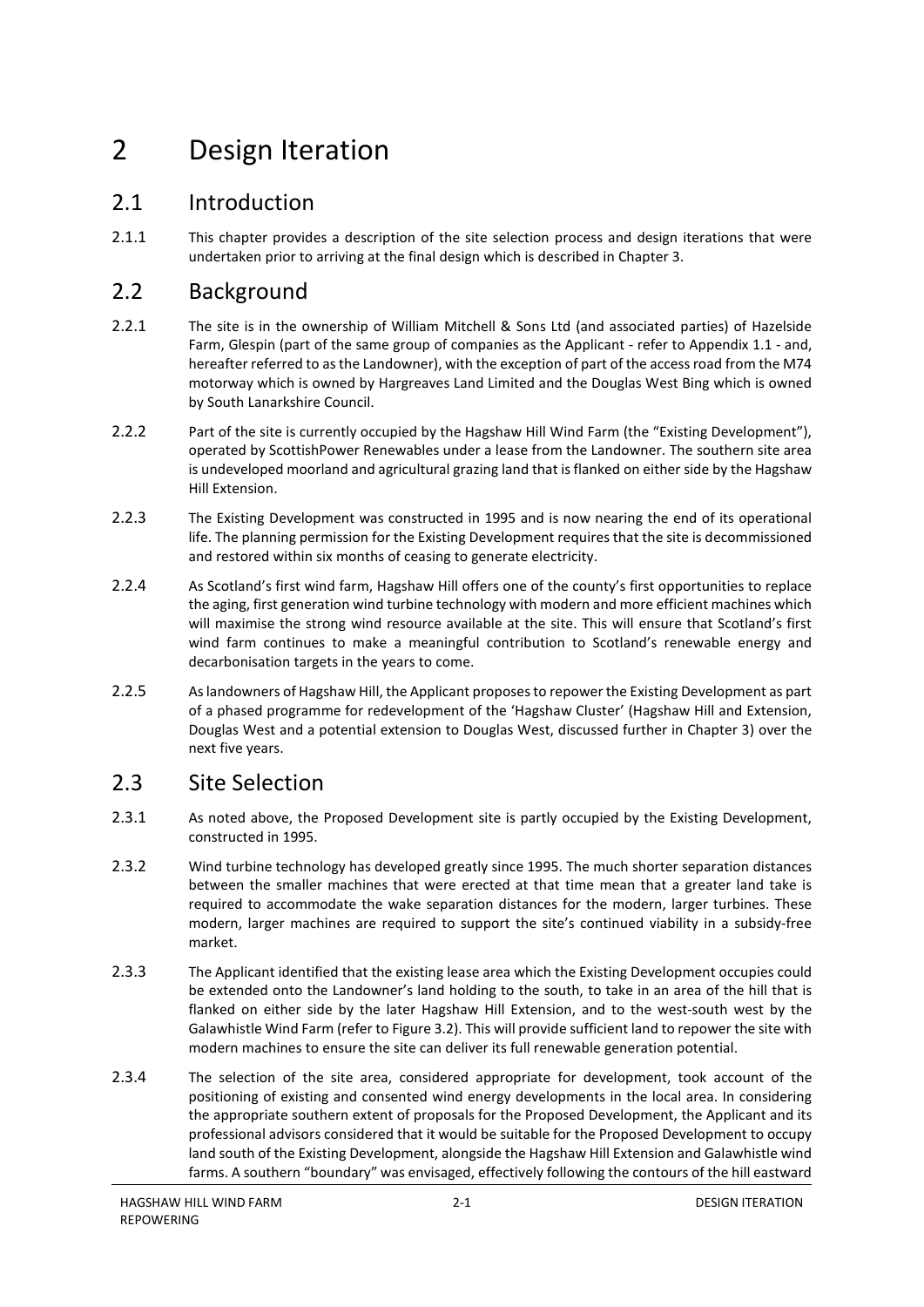from the southern-most Galawhistle turbine. It was considered that development north of that "boundary" would be appropriate and would not represent a southward encroachment of new development any nearer to the A70 and valley floor, than what is already the case at Galawhistle, Hazelside and Douglas West Wind Farms. The Proposed Development site boundary was devised on this basis, and design iteration within that boundary progressed (see below).

## <span id="page-3-0"></span>2.4 Alternative Sites

- 2.4.1 EIA legislation requires the consideration of alternatives and an indication of the reasons for selecting the site advanced, except, as noted in Planning Advice Note (PAN) 58, where limited by constraints of commercial confidentiality.
- 2.4.2 As noted above, the Proposed Development site partly comprises an operational wind farm nearing the end of its operational life. It is therefore considered to be a suitable site for wind energy development (repowering), making use of some existing site infrastructure and recognising the accepted principle of wind energy generation at the site.
- 2.4.3 The Proposed Development site is considered an appropriate and viable location for a wind energy project due to:
	- proven good average wind speeds and generation capacity, given the successful operation of the Existing Development on site since 1995, and the potential to achieve substantially greater electrical generation using modern turbines;
	- within an established wind farm landscape, where there is an opportunity to progress a coordinated layout, phasing, access, grid connection and landscape strategy for the future of the 'Hagshaw Cluster';
	- easily accessible direct from the M74 without passing through any communities;
	- ability to re-use a former railway line and existing tracks with minor upgrading;
	- in close proximity to a viable (existing) grid connection point;
	- can positively contribute towards regional and national renewable energy targets; and
	- can provide a series of significant social and economic benefits for the local area.

## <span id="page-3-1"></span>2.5 Design Process

#### *Design Principles*

- 2.5.1 Current best practice guidance provides a framework for the consideration of key design issues including turbine size, layout composition, wind farm design in relation to landscape character and designing for multiple wind farms (SNH, 2017).
- 2.5.2 The following principles were adopted during the design iterations made by the Applicant to ensure that the final design of the Proposed Development was the most suitable for the site:
	- the Proposed Development should avoid inconsistent turbine spacing, such as relatively large gaps, outliers or excessive overlapping turbines to minimise visual confusion and ensure a balanced / compact array from key views;
	- the positioning of turbines within the footprint of the Existing Development and southward alongside the existing Hagshaw Hill Extension and Galawhistle Wind Farms, limiting the southern development extent to be no nearer the A70 and valley floor than is already the case;
	- retain a separation of at least 1 km from the closest isolated residential dwellings in the surrounding area; and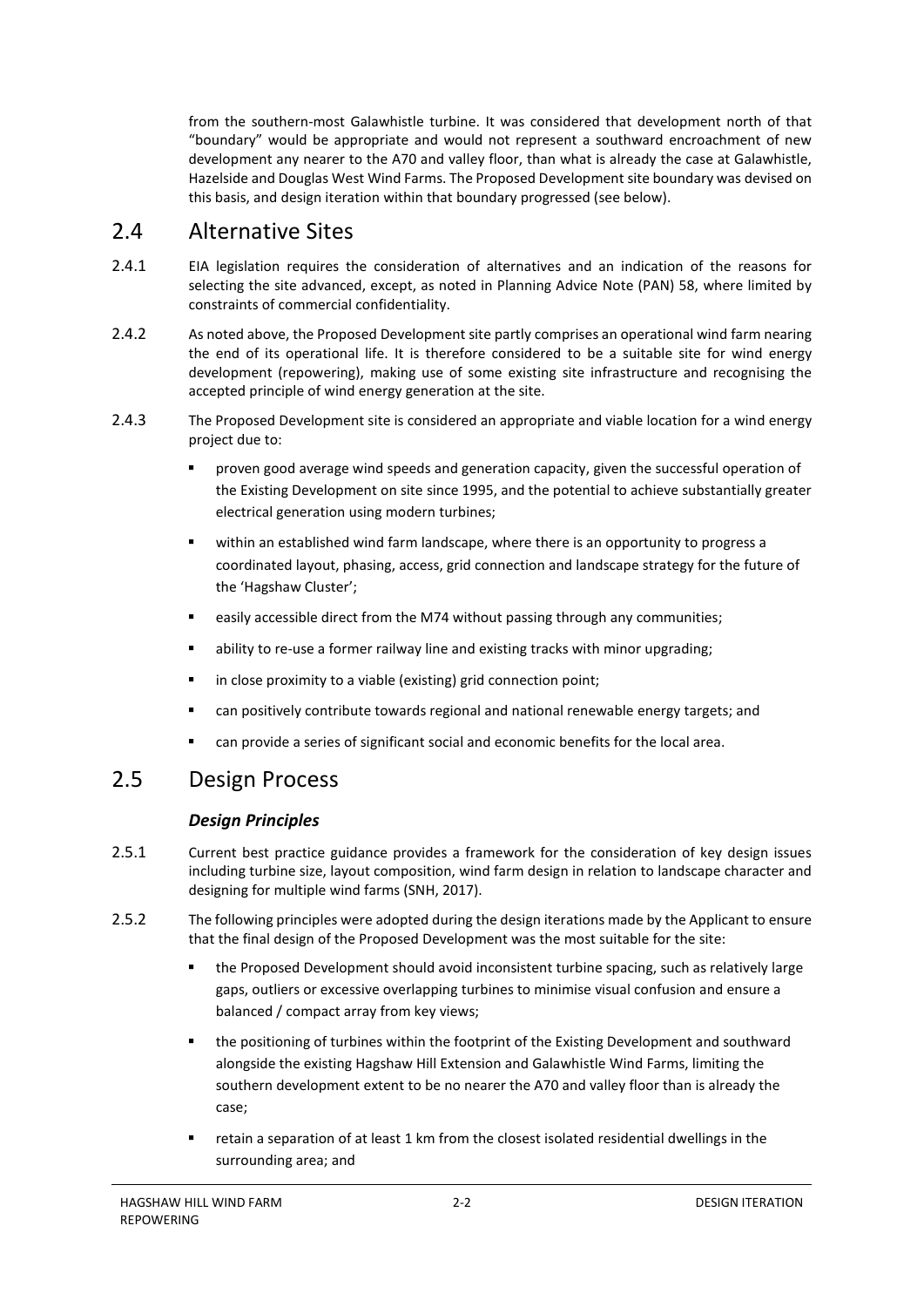other environmental constraints and associated buffers are to be respected.

#### *Turbine Layout and Scale*

- 2.5.3 The Applicant has considered a number of alternative layouts and turbine scales for the Proposed Development. Turbines ranging in tip height from 150 m to 200 m have been considered, based on the availability of modern turbine models and commercial viability of the repowering project. Different rotor diameters, and therefore turbine spacings to deal with wake effects, are applicable to the range of turbine scales considered. Therefore, a number of preliminary layout options were considered, for the range of turbine scales. The preliminary layouts took account of identified technical and environmental constraints based on desk-based study and walkover survey work, as well as preliminary wind yield analysis.
- 2.5.4 Preliminary wireframes were generated for a range of turbine size and layout options, to assess the suitability of design with respect to visual effects on key receptors. The wireframes were generated for key viewpoints in the local landscape, each of which has gone on to be a representative assessment viewpoint in the LVIA (Chapter 6). The Applicant's professional advisors produced and reviewed the preliminary wireframes and analysed the landscape capacity of the Proposed Development site, in order to advise on the most appropriate design to maximise renewable energy generation while not resulting in unacceptable landscape and visual effects. Regard was taken in this process to the other consented schemes in the landscape near to the site and the manner in which they would already serve to create a wind farm landscape in which the Proposed Development would be sited. The comparative wireframes which illustrate potential turbine heights of 150 m, 175 m and 200 m are set out in Appendix 2.1.
- 2.5.5 The review established that the landscape had the capacity to accommodate turbines of up to 200 m without giving rise to effects on character or visual amenity that would greatly exceed those of the 150 m turbines consented in the immediate vicinity. Indeed, in many cases, the proposed 200 m turbines would remain a smaller vertical feature in the view than one of the consented developments, for example in views from Coalburn, as represented by Viewpoint 1 (Appendix 2.1). Similarly, in almost all cases the turbines would lie beyond one or more of the existing schemes which would serve to give the impression that the Proposed Development is either at the same scale or indeed smaller than the other schemes, notwithstanding its greater height. This can be seen for example in the visualisations for Viewpoint 5 on the A70 at Rigside (Appendix 2.1).
- 2.5.6 Following confirmation of the Proposed Development layout, one further iteration was undertaken to move the position of turbine T4 from the southeast corner of the site to a new location at the west of the site (refer to Figure 2.2). This was to reduce visual impacts on receptors south and south east of the site (e.g. the village of Glespin), from where the previous position of T4 had resulted in it being visible from the village.

#### *Turbine Capacity*

- 2.5.7 The Applicant has been in ongoing discussion with turbine manufacturers to establish suitable candidate turbines which would fit into the tip height envelopes for the scenarios tested, as noted above. Up to the date of public exhibitions (mid-September 2018, refer to Chapter 4), it had been the Applicant's understanding that the optimal capacity turbine for this site with a maximum tip height of 200 m, currently or imminently available on the market, was a 5 MW turbine. Since then, and reflecting the pace at which turbine technology is advancing, it has become evident that a 6 MW turbine with the same tip height dimensions (200 m) will be available ahead of construction of the Proposed Development and capable of generating significantly better yields.
- 2.5.8 Therefore, although the anticipated overall capacity presented at the public exhibitions was approximately 70 MW, it is now proposed that the overall capacity is approximately 84 MW, based on 14 turbines each of approximately 6 MW. This results in up to £70,000 per annum more in community benefit. No change is proposed to the tip height dimensions, location or number of turbines presented at the public exhibitions.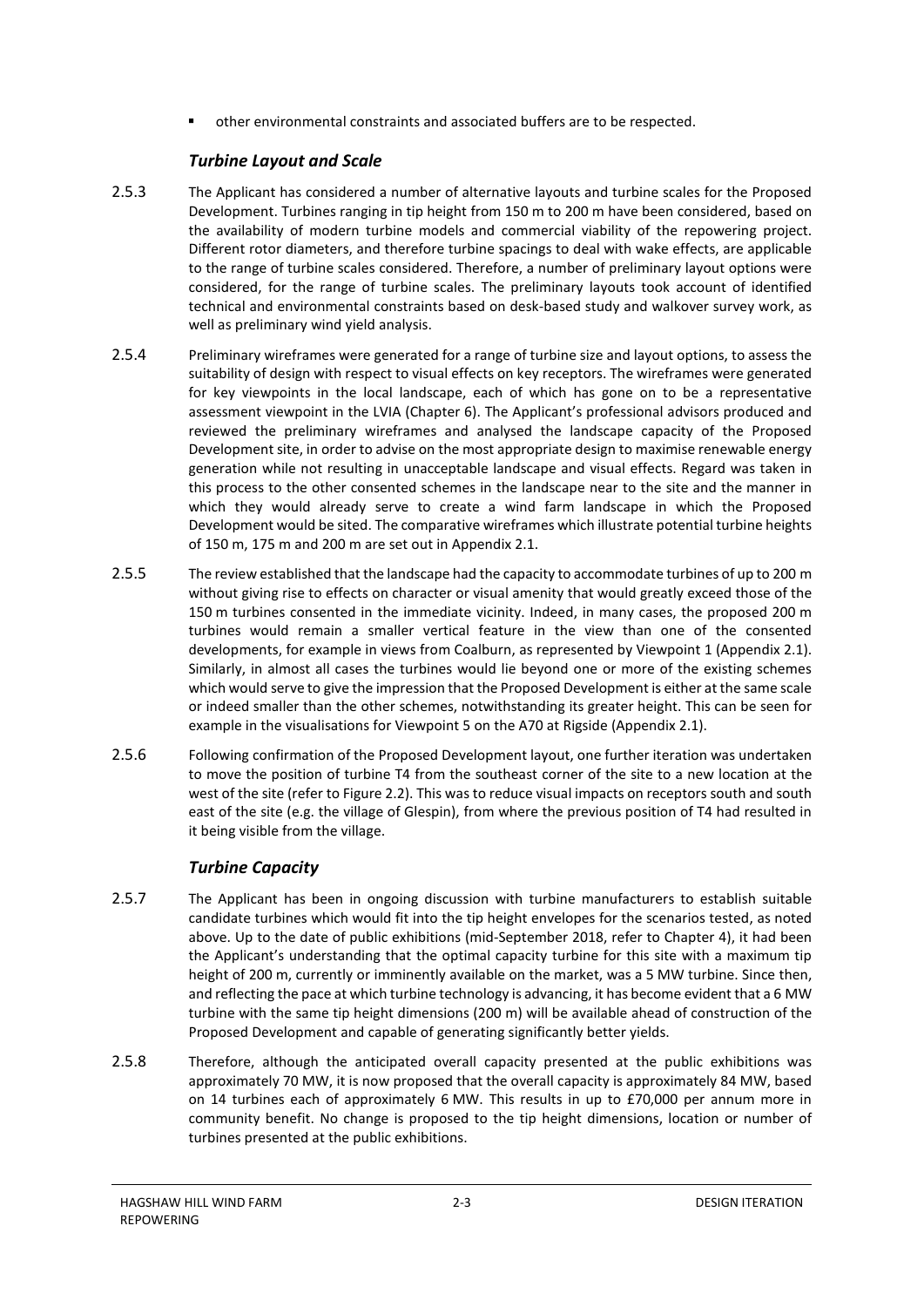- 2.5.9 It is important to stress that optimisation of renewable electricity generation has been a key facet of the design iteration process. The optimal capacity of a turbine limited to 150 m or 175 m tip height (depending on assumed hub height), given the wind regime and economic considerations at this site, is approximately 3.8 to 4.3 MW, respectively. Therefore, a 14-turbine development at this site with 150 m turbines would likely have resulted in a total capacity of approximately 53.2 MW or approximately 60.2 MW for 175 m turbines, with annual generation anticipated to be in the order of 148 to 167 GWh. Using a larger, 6 MW turbine at 200 m to tip would result in a total site capacity of 84 MW, and annual generation in the order of 237 GWh.
- 2.5.10 As noted in paragraph 2.2.5 above, the review of different turbine scales and layouts established that turbines of 200 m would not give rise to effects on landscape character or visual amenity that would greatly exceed those of the 150 m turbines consented in the immediate vicinity. It is therefore considered that the potential additional generation capacity (over 57% more than for 150 m turbines and almost 42% more than for 175 m turbines) within the same site area and from the same number of turbines – also resulting in up to £154,000 per year more community benefit – would greatly outweigh any slightly increased landscape and visual effects resulting from the installation of 200 m, instead of 150 m or 175 m turbines.

#### *Access Tracks and Crane Hardstandings*

- 2.5.11 On confirmation of the proposed turbine layout, AECOM undertook site walkovers and assessments of site topography, ground conditions and watercourses in order to establish a suitable design for the site access, on-site access tracks and crane hardstandings.
- 2.5.12 The site benefits from existing access direct from the M74 Junction 11, along an existing tarmac haul road and then the route of a former rail line (which would be upgraded to be suitable for construction and abnormal load delivery traffic), then onto the Existing Development access road or onwards via a new southern access route. The Applicant considered that it would be prudent to allow for an alternative access route in the event that the Existing Development access could not be used during the early stages of development, which may overlap with decommissioning the original site. Furthermore, the steep nature of the access road to the Existing Development may not be suitable for the transport of new, larger turbine components. Therefore, a new southern access track is proposed, continuing south along the former rail line then west to the south east corner of the main development area. These two routes are largely defined by existing infrastructure and have not been subject to any substantial iteration.
- 2.5.13 The on-site tracks are also in part defined by existing infrastructure (tracks). Proposed new tracks in the southern site area have been designed based on site topography, ground conditions and to minimise and appropriately locate water crossings. No substantial iterations have been undertaken, apart from the re-location of the crossing of the Smithy Burn between T2 and T3, following a site visit which identified that the originally proposed location (slightly to the south) was physically impractical.

#### *Substation and Construction Compounds*

- 2.5.14 The proposed substation location, which will also incorporate an energy storage facility, is at the entrance to the main development area, providing best access to grid infrastructure. The proposed main construction compound is also located at the entrance to the main development area. (Refer to Figure 1.2a.) Both have been sited to avoid watercourses and sensitive habitats.
- 2.5.15 A second construction compound is proposed to be located adjacent to an existing bing along the proposed southern access route (Figure 1.2b). The bing materials are proposed to be used for site construction (subject to suitability testing), therefore the compound will allow for plant and vehicles to access this area and facilitate excavation and removal of materials.
- 2.5.16 A separate turbine and component laydown area has been sited near the entrance to the main development area (Figure 1.2a). This area is required to provide a facility for laying out and temporarily storing turbine components pending turbine erection. The laydown area was initially located further west and at a different orientation than its final location, however this was identified